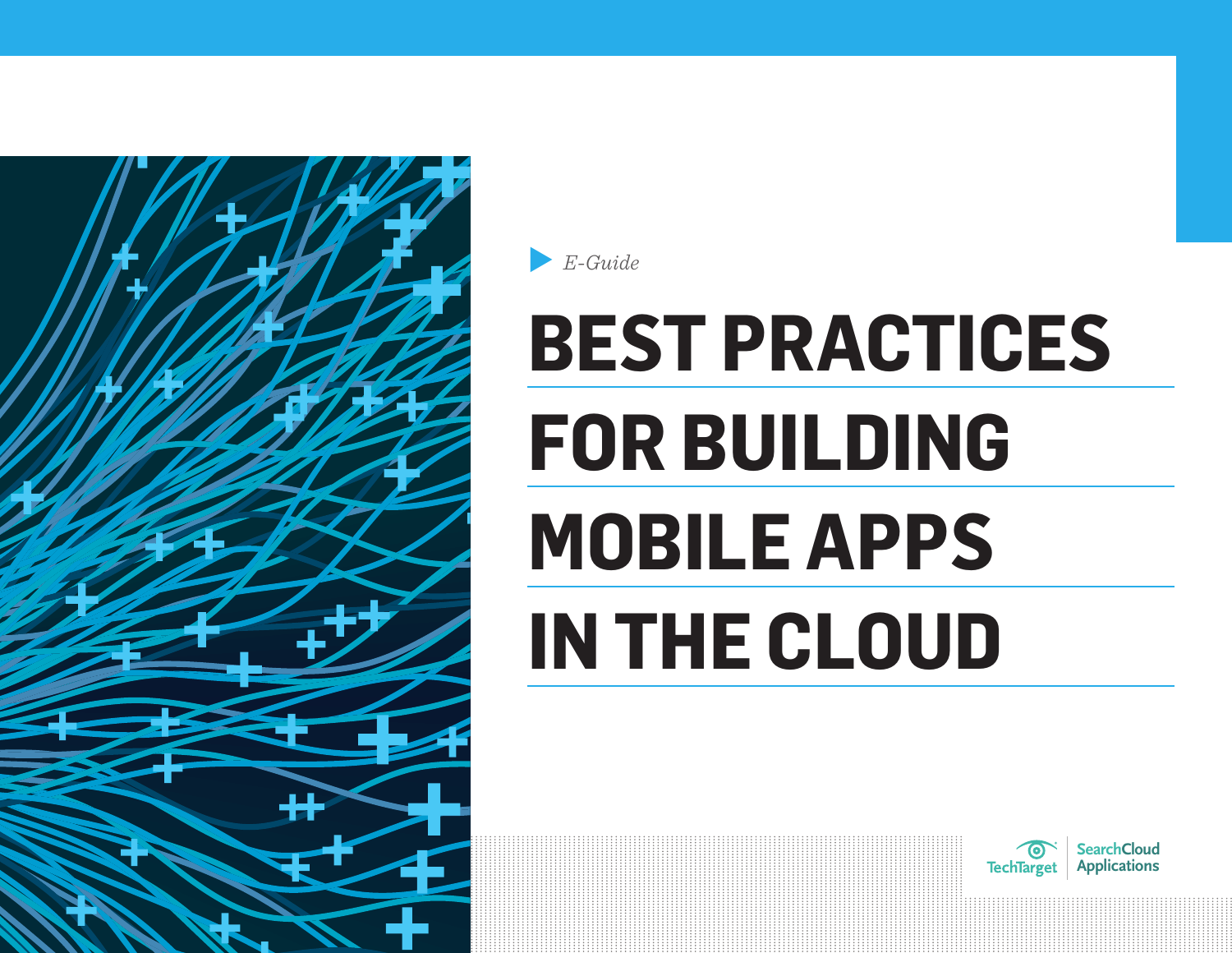[Mobile cloud apps](#page-2-0)  [vs. native apps:](#page-2-0)  [The developer's](#page-2-0)  [perspective](#page-2-0)

[Cloud infrastructure](#page-5-0)  [for mobile](#page-5-0)  [application](#page-5-0)  [development](#page-5-0)

[Use HTML5 to make](#page-10-0)  [developing mobile](#page-10-0)  [applications less](#page-10-0)  [costly, complex](#page-10-0)



**uilding synergy between** your cloud and mobile strategies may be easier than you think. In this e-guide, learn how mobile cloud and native apps compare from the

developer's perspective, and how to create mobile apps that run smoothly across many different devices.

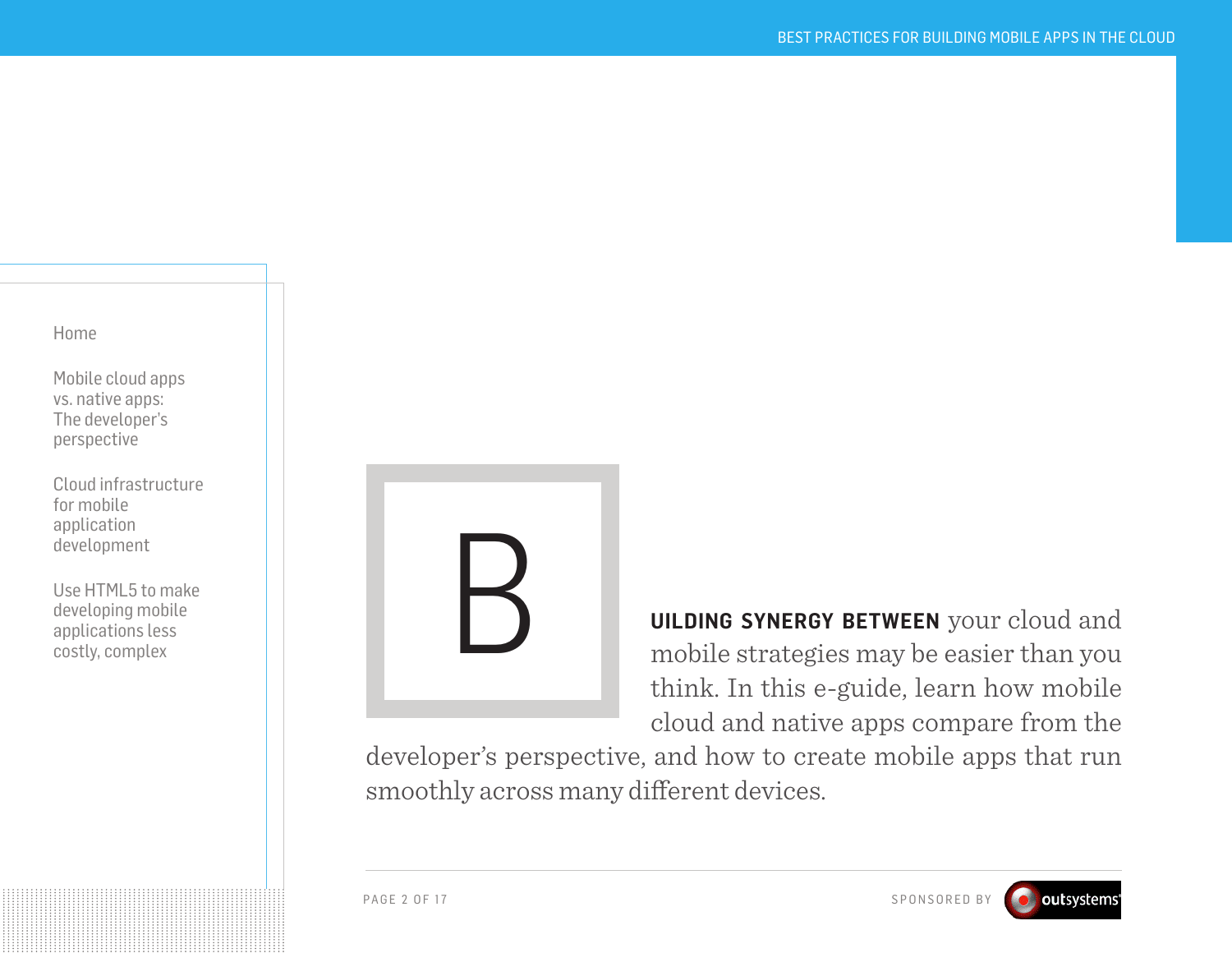<span id="page-2-0"></span>Mobile cloud apps vs. native apps: The developer's perspective

[Cloud infrastructure](#page-5-0)  [for mobile](#page-5-0)  [application](#page-5-0)  [development](#page-5-0)

[Use HTML5 to make](#page-10-0)  [developing mobile](#page-10-0)  [applications less](#page-10-0)  [costly, complex](#page-10-0)

# MOBILE CLOUD APPS VS. NATIVE APPS: THE DEVELOPER'S PERSPECTIVE

For native apps, each mobile application development platform, such as iOS and Android, uses its own development process and has its own native programming language: Java (Android), Objective-C (iOS) and [Visual C++\(](http://msdn.microsoft.com/en-us/library/60k1461a.aspx)Windows Mobile).

Native apps usually have [app development tools](http://searchcloudapplications.techtarget.com/tip/Mobile-app-development-tools-to-improve-user-experience) such as [Apple's iOS soft](http://searchcloudapplications.techtarget.com/feature/Mobile%20cloud%20apps%20vs.%20native%20apps:%20The%20developer)[ware development kit,](http://searchcloudapplications.techtarget.com/feature/Mobile%20cloud%20apps%20vs.%20native%20apps:%20The%20developer)  Google's Android development tools and Microsoft's .NET Compact Framework. Sybase and PhoneGap provide other development tools for native apps. Conversely, the [development tools for cloud mobile](http://searchconsumerization.techtarget.com/news/2240187120/Mobile-app-development-tools-improving-to-meet-IT-demands)  [apps](http://searchconsumerization.techtarget.com/news/2240187120/Mobile-app-development-tools-improving-to-meet-IT-demands) are not tied to any mobile device operating system.

Mobile cloud apps are written in HTML5, CSS3 and JavaScript and serverside languages such as C++ or Web application frameworks of the developer's choice such as PHP, Rails and Python.

For both native apps and mobile cloud apps, tools and frameworks are available to help in developing software for deployment on multiple OS platforms and Web browsers.

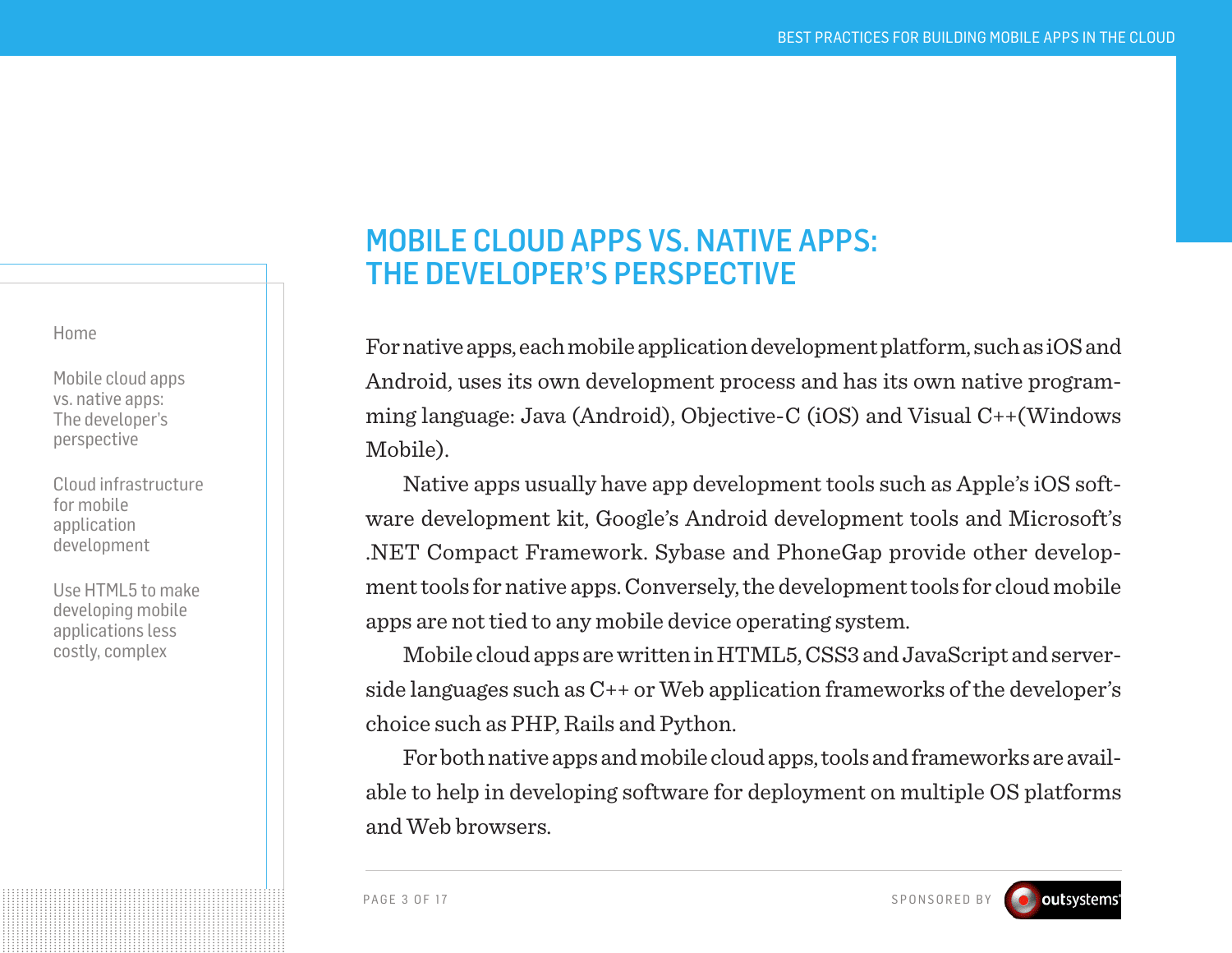[Mobile cloud apps](#page-2-0)  [vs. native apps:](#page-2-0)  [The developer's](#page-2-0)  [perspective](#page-2-0)

[Cloud infrastructure](#page-5-0)  [for mobile](#page-5-0)  [application](#page-5-0)  [development](#page-5-0)

[Use HTML5 to make](#page-10-0)  [developing mobile](#page-10-0)  [applications less](#page-10-0)  [costly, complex](#page-10-0)

Apple's development platform also enables developers of native apps to use the iOS notifications feature to play an audible alert or display a visual alert or banner on the screen. Mobile cloud apps can access a limited amount of the mobile device's native features and information. This access is typically through an API.

# **MOBILE APP QUESTIONS TO CONSIDER**

There are a number of questions to ask before creating a mobile app. They include:

- How many mobile device platforms do you intend to support?
- Do you have a [bring your own device](http://searchconsumerization.techtarget.com/definition/BYOD-policy) (BYOD) strategy?
- Do you need to use on-device hardware/software features?
- ▶ How important is security?
- What is the purpose of the app?
- $\blacktriangleright$  How important is data integration with the rest of the system?

If cross-platform compatibility is a concern as it will certainly be in corporations implementing BYOD strategies, then mobile cloud apps are a better

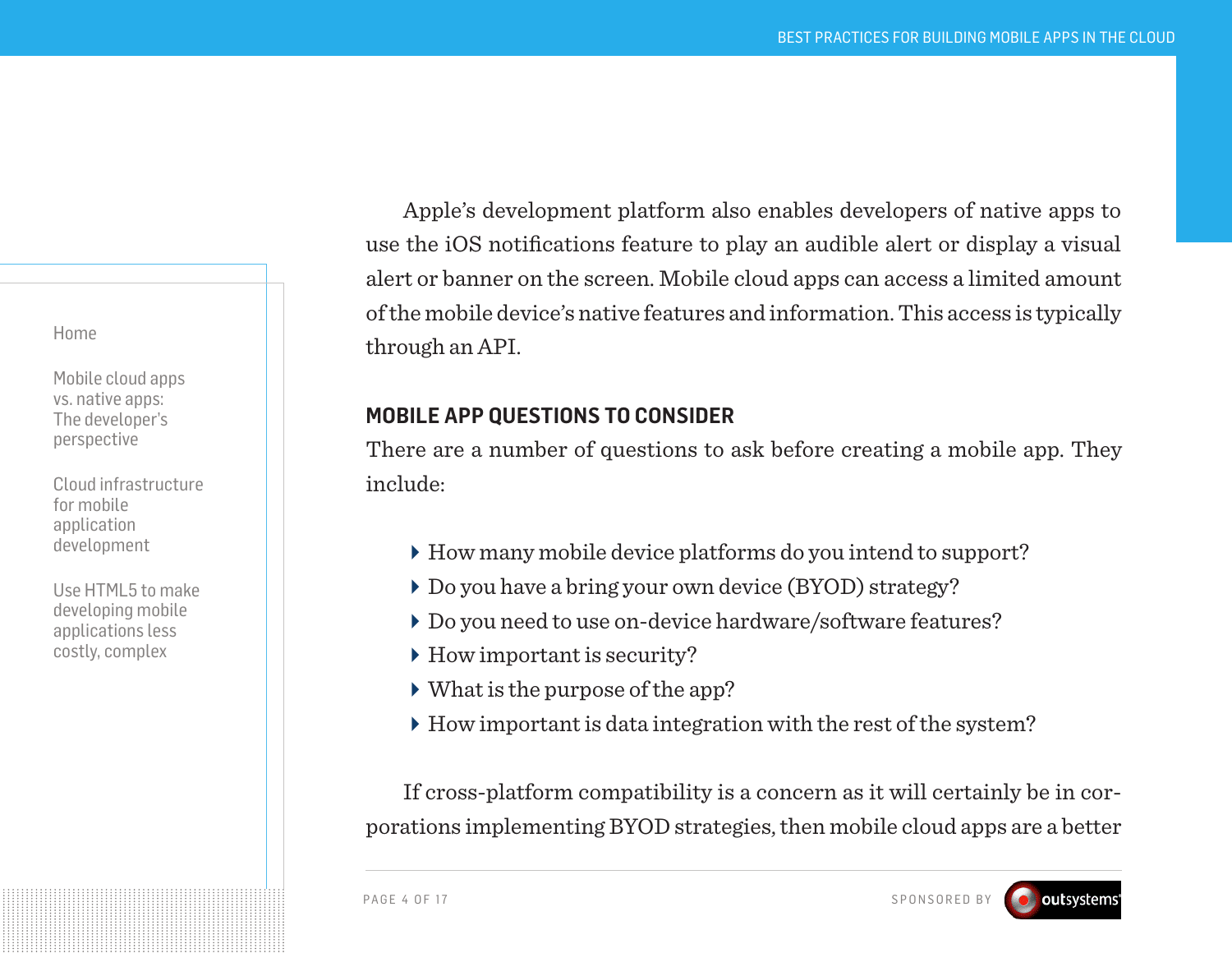[Mobile cloud apps](#page-2-0)  [vs. native apps:](#page-2-0)  [The developer's](#page-2-0)  [perspective](#page-2-0)

[Cloud infrastructure](#page-5-0)  [for mobile](#page-5-0)  [application](#page-5-0)  [development](#page-5-0)

[Use HTML5 to make](#page-10-0)  [developing mobile](#page-10-0)  [applications less](#page-10-0)  [costly, complex](#page-10-0)

choice. But if you need a business app that uses many on-device features, then native app is probably the way to go.

[Security is the biggest weakness](http://searchconsumerization.techtarget.com/tip/Mobile-application-security-best-practices-Leveraging-MDM-MAM-tools) of mobile devices. Their portability and size makes them more likely to be lost or stolen than a notebook. Native apps that access business data remotely and then leave it on the device, intentionally or unintentionally, are big risks if the device is lost or stolen. Mobile cloud apps' data are stored on the mobile cloud, not on the mobile device. Therefore, a lost or stolen mobile cloud app device poses less of a security risk.

If you are building mobile business apps for internal use or customer use and you have many mobile devices to support, mobile cloud apps are a good choice. If you are interested in creating mobile apps to sell, then the native app is a good choice because it can be placed on one or more app stores regularly visited by customers.

When mobile business apps access databases -- and most do -- you will need to integrate the apps with your current system. This is akin to integrating a third-party customer resource management or enterprise resource planning product with the rest of your existing system, and this is not an easy task. When data integration is necessary, mobile cloud apps are the best choice because your mobile apps are running in the same cloud as the rest of your system, not

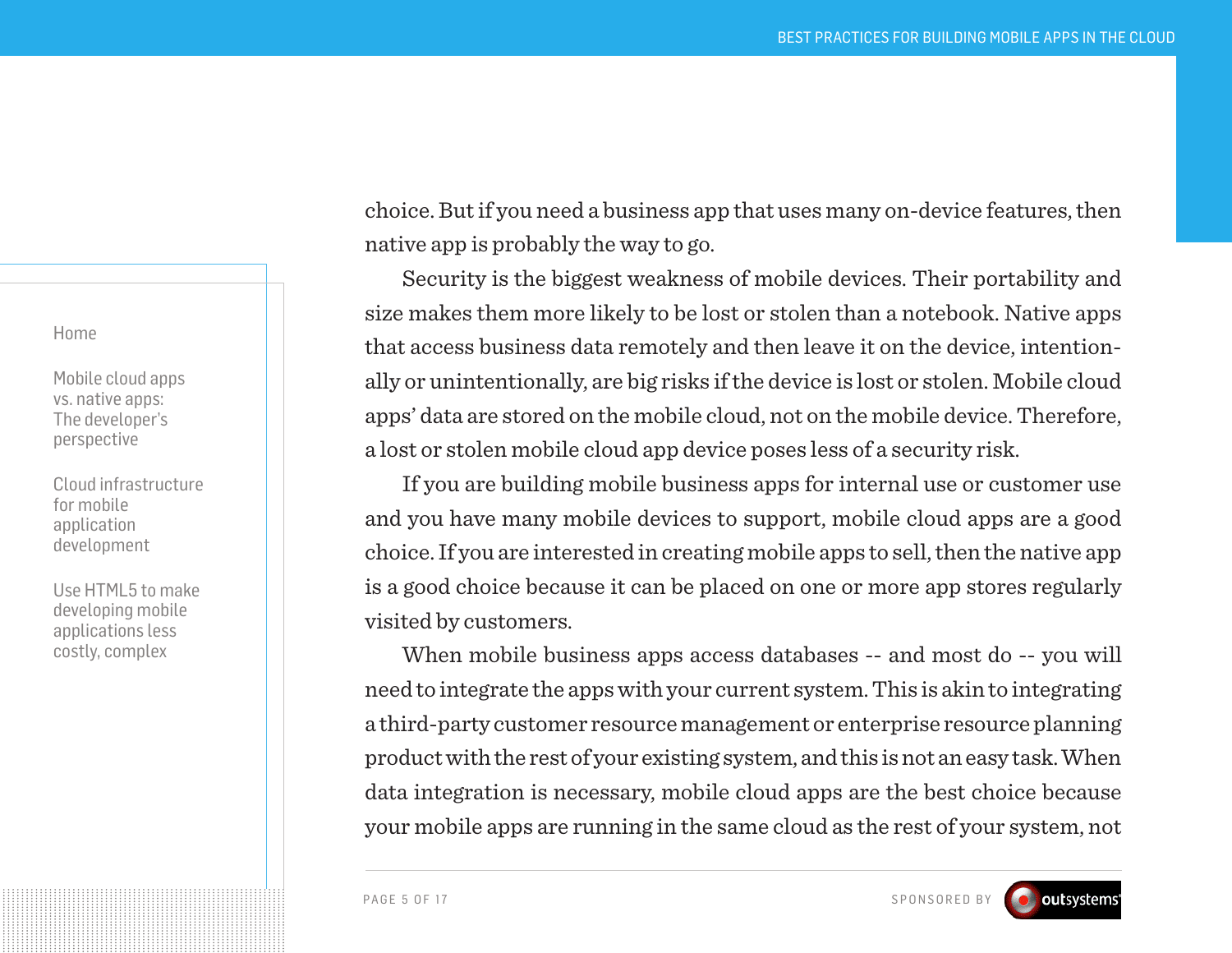on a remote mobile device written in a language not supported on the cloud.

<span id="page-5-0"></span>[Home](#page-0-0)

[Mobile cloud apps](#page-2-0)  [vs. native apps:](#page-2-0)  [The developer's](#page-2-0)  [perspective](#page-2-0)

Cloud infrastructure for mobile application development

[Use HTML5 to make](#page-10-0)  [developing mobile](#page-10-0)  [applications less](#page-10-0)  [costly, complex](#page-10-0)

# [CLOUD INFRASTRUCTURE FOR MOBILE APPLICATION](http://searchcloudapplications.techtarget.com/tutorial/Cloud-infrastructure-for-mobile-application-development)  [DEVELOPMENT](http://searchcloudapplications.techtarget.com/tutorial/Cloud-infrastructure-for-mobile-application-development)

One of the biggest issues in [mobile application development](http://searchcloudapplications.techtarget.com/resources/Mobile-cloud-computing-application-strategy) is how to build mobile apps that are applicable to many mobile devices. This issue is being escalated with the advent of bring your own device ([BYOD](http://searchconsumerization.techtarget.com/definition/BYOD-policy)), a policy that many organizations favored.

Mobile devices have differing operating systems, differing screen sizes, differing attributes, such as GPS. [Developing a mobile app](http://itknowledgeexchange.techtarget.com/cloud-applications/soastas-lounibos-talks-ios6-mobile-predictions/) that runs on many devices provides the cross-platform capability to make more mobile apps available to users, but it creates a lot of work for developers. If developers implement an app for one set of mobile devices -- say, Samsung or AT&T or Motorola -- they must be ready to deal with additional new devices from these vendors every few months.

One solution to the [mobile app development](http://searchsap.techtarget.com/news/2240164623/Mobility-now-the-starting-place-for-SAP-application-development) problem, and [other problems](http://searchsoftwarequality.techtarget.com/news/2240180784/Mobile-software-lifecycle-The-closer-you-look-the-more-see)



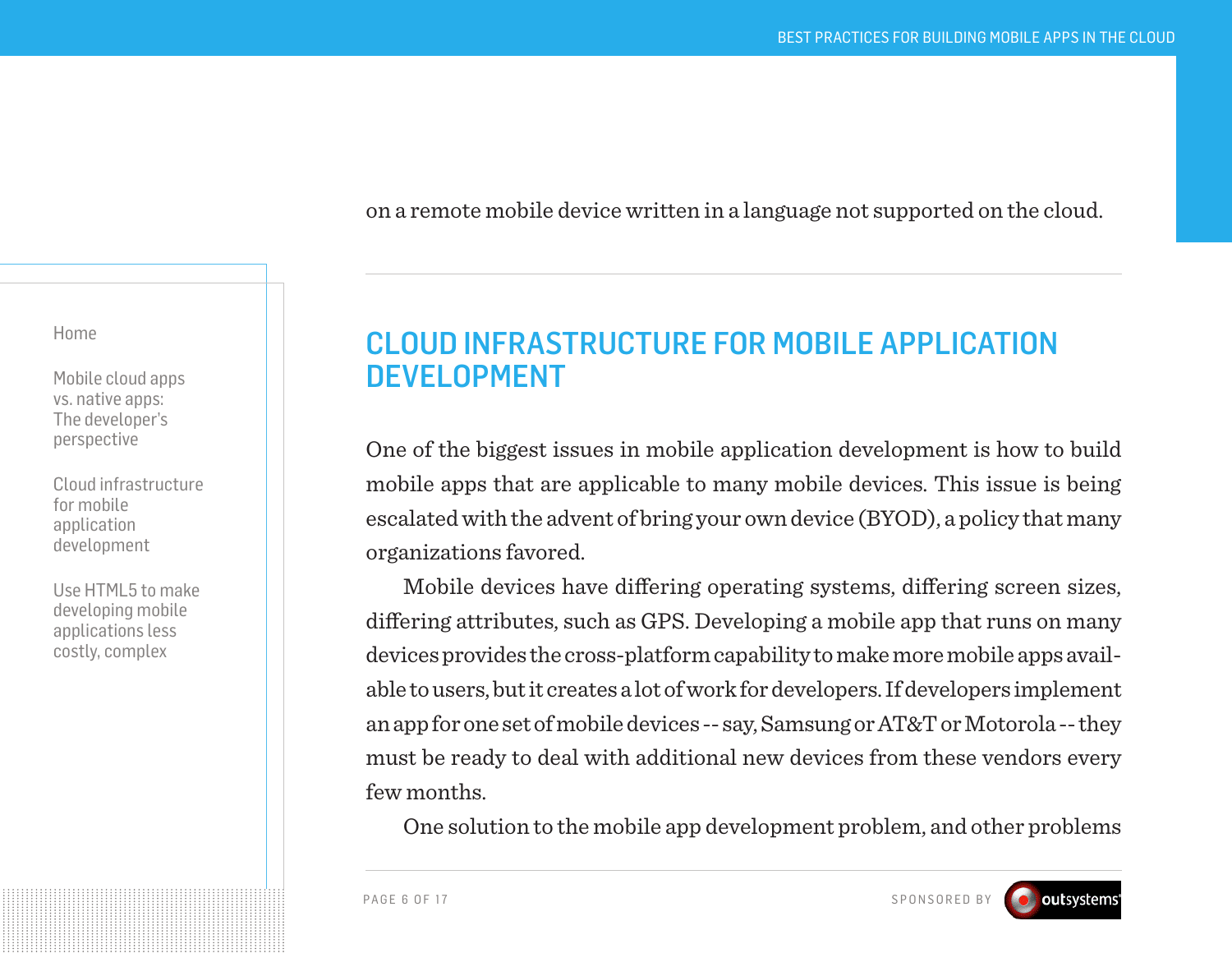[Mobile cloud apps](#page-2-0)  [vs. native apps:](#page-2-0)  [The developer's](#page-2-0)  [perspective](#page-2-0)

[Cloud infrastructure](#page-5-0)  [for mobile](#page-5-0)  [application](#page-5-0)  [development](#page-5-0)

[Use HTML5 to make](#page-10-0)  [developing mobile](#page-10-0)  [applications less](#page-10-0)  [costly, complex](#page-10-0)

[around mobile computing,](http://searchsoftwarequality.techtarget.com/news/2240180784/Mobile-software-lifecycle-The-closer-you-look-the-more-see) is to move the apps and their data, normally stored on the mobile device, to servers running in a mobile cloud. With this solution, when an app is made available on a mobile cloud, users can access the app and its data via browsers running on many different mobile devices. Tools needed to help make this solution work, such as [MEAPs](http://searchconsumerization.techtarget.com/definition/mobile-enterprise-application-platform-MEAP) and [HTML5,](http://itknowledgeexchange.techtarget.com/software-quality/tag/html5/) are discussed below.

[Mobile cloud computing](http://searchmobilecomputing.techtarget.com/) can be viewed as a [cloud infrastructure](http://searchcio-midmarket.techtarget.com/video/Engaging-with-Infrastructure-as-a-Service-providers-Advice-for-SMBs) enhanced to provide a [mobile ecosystem for mobile apps](http://searchcio-midmarket.techtarget.com/news/2240175717/Optimize-and-tune-your-business-to-the-mobile-channel) and to allow access to business apps from mobile devices. The data processing and the data storage happen outside the mobile device, and results are displayed through the mobile device screen or speakers.

# **USE MOBILE CLOUDS AND TOOLS TO SIMPLIFY MOBILE APP DEVELOPMENT FOR MULTIPLE MOBILE DEVICES**

The big problem for [mobile app developers](http://searchcloudapplications.techtarget.com/news/2240166102/Red-Hat-Zend-partner-to-spur-enterprise-PHP-development) is to create an app that can be run on multiple mobile devices without having to build the app for each particular device. We have suggested the mobile cloud as a solution to this problem. There are tools that make this solution much easier.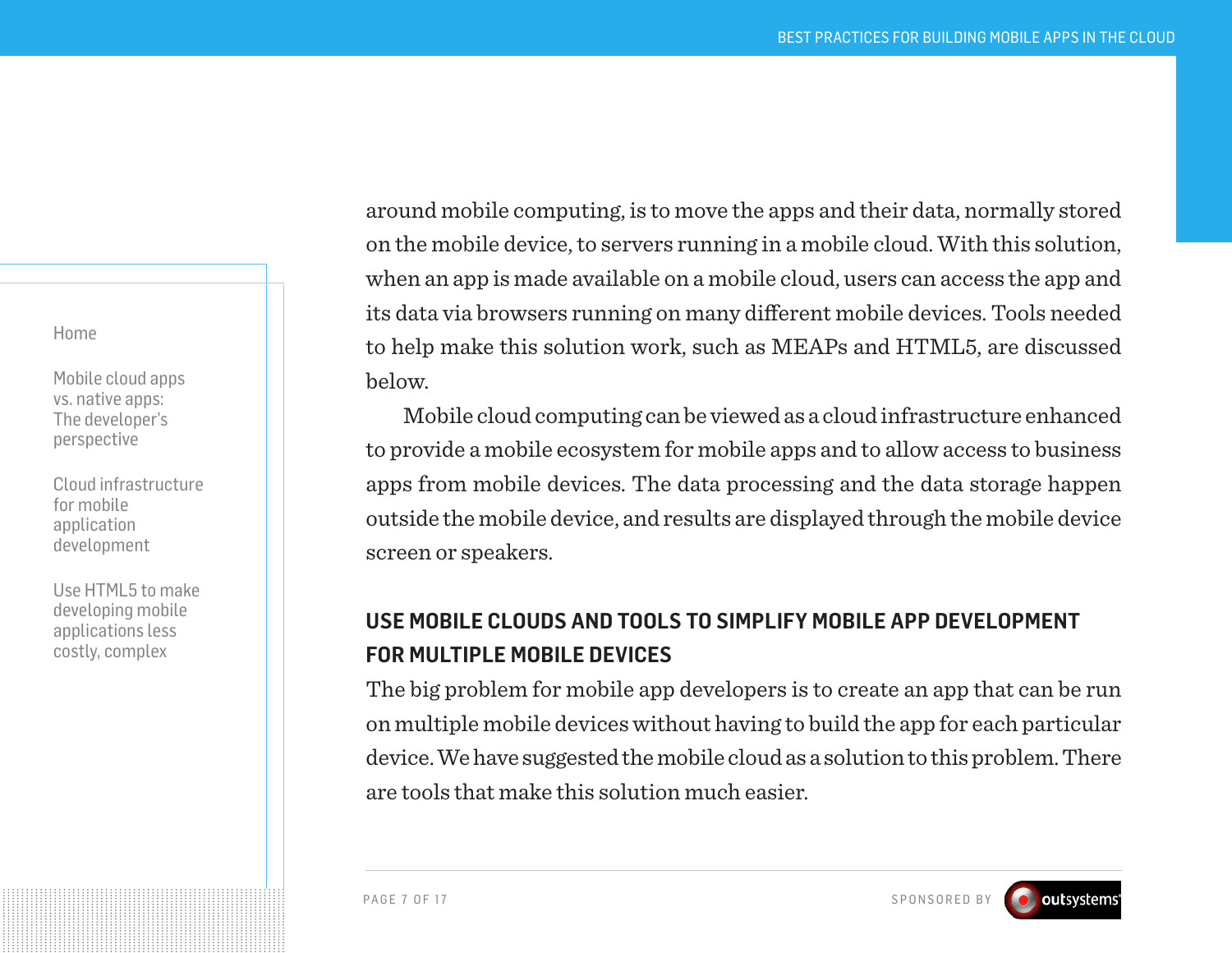[Mobile cloud apps](#page-2-0)  [vs. native apps:](#page-2-0)  [The developer's](#page-2-0)  [perspective](#page-2-0)

[Cloud infrastructure](#page-5-0)  [for mobile](#page-5-0)  [application](#page-5-0)  [development](#page-5-0)

[Use HTML5 to make](#page-10-0)  [developing mobile](#page-10-0)  [applications less](#page-10-0)  [costly, complex](#page-10-0)

## **MOBILE APP DEVELOPMENT USING MEAPS**

With [mobile apps](http://searchsap.techtarget.com/feature/Food-bank-network-delivers-with-SAP-mobility) and their data running on the mobile cloud, we still have to support differing types of devices with different screen sizes from different mobile device manufacturers. One set of tools that can run on the mobile cloud that make this task easier are referred to as [Mobile Enterprise Application](http://searchcloudapplications.techtarget.com/tip/Using-a-MEAP-to-develop-mobile-applications)  [Platforms](http://searchcloudapplications.techtarget.com/tip/Using-a-MEAP-to-develop-mobile-applications) (MEAPs).

A MEAP is a comprehensive suite of products and services that enabl[ede](http://searchcio.techtarget.com/answer/How-should-CIOs-evolve-the-development-culture-to-suit-mobile-app-dev)[velopment of mobile applications.](http://searchcio.techtarget.com/answer/How-should-CIOs-evolve-the-development-culture-to-suit-mobile-app-dev) MEAP platforms do some things[specifically](http://searchconsumerization.techtarget.com/tip/MEAPs-losing-ground-to-other-mobile-app-dev-options) [for mobile devices,](http://searchconsumerization.techtarget.com/tip/MEAPs-losing-ground-to-other-mobile-app-dev-options) such as make sure that the data sent to the mobile device from the mobile cloud fits on the mobile device screen. A MEAP's platform converts data into a user-friendlier interface for the mobile device. It has an authentication mechanism in it that reaches all the way down to the device so that, if the device is lost or stolen, it can be wiped. One such MEAP platform is the multi-tenant Sybase MEAP. It does the conversion on the fly to make data fit the mobile device screen. The Sybase MEAP secures the mobile device and then does the conversion. One company, [Marcus & Millichap](http://www.marcusmillichap.com/), takes a slightly different approach. It uses a content management system (CMS) developed by [SiteCore](http://en.wikipedia.org/wiki/Sitecore) that automatically renders to all mobile devices, removing the need to write device-specific apps for iPhone and Android phones.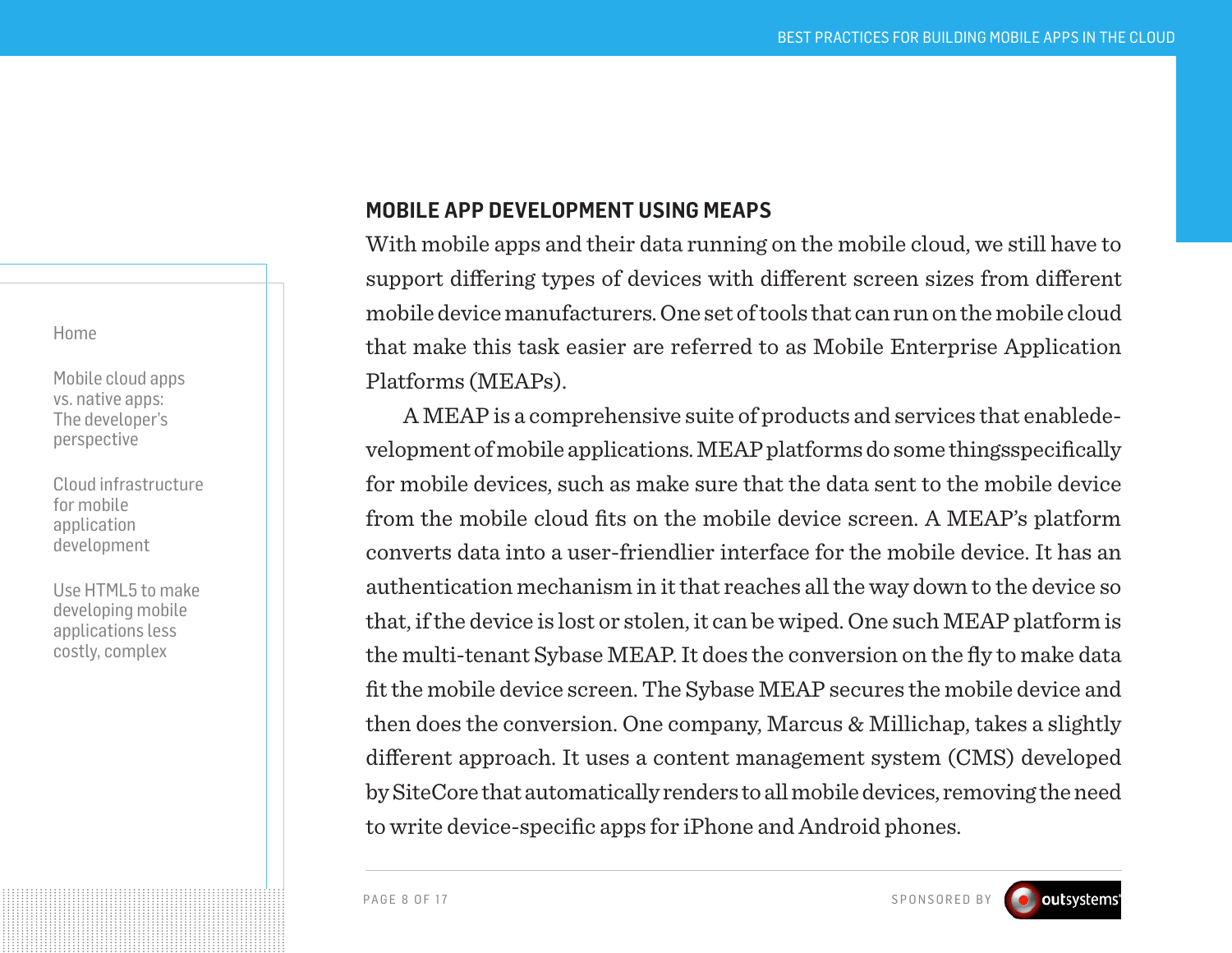[Mobile cloud apps](#page-2-0)  [vs. native apps:](#page-2-0)  [The developer's](#page-2-0)  [perspective](#page-2-0)

[Cloud infrastructure](#page-5-0)  [for mobile](#page-5-0)  [application](#page-5-0)  [development](#page-5-0)

[Use HTML5 to make](#page-10-0)  [developing mobile](#page-10-0)  [applications less](#page-10-0)  [costly, complex](#page-10-0)

# **MOBILE APP DEVELOPMENT USING HTML5**

A second approach to use in creating mobile cloud apps for multiple [mobile](http://searchcloudapplications.techtarget.com/tip/Use-HTML5-to-make-developing-mobile-applications-less-costly-complex) [devices is HTML5.](http://searchcloudapplications.techtarget.com/tip/Use-HTML5-to-make-developing-mobile-applications-less-costly-complex) HTML5 allows you to determine, to some extent, what the end mobile device is. It can query in real time and determine that data information is being served to a mobile device with a certain set of dimensions. On the fly, it can determine what those rendering characteristics should look like. This is a dynamic exercise, and it is all done in the cloud, where there is a lot more processing power (and it is needed).

## **[HYBRID MOBILE APP DEVELOPMENT](http://searchmobilecomputing.techtarget.com/definition/hybrid-mobile-app)**

A third approach to reducing the amount of effort required to [develop mobile](http://searchconsumerization.techtarget.com/tip/Top-11-mobile-app-definitions) [apps](http://searchconsumerization.techtarget.com/tip/Top-11-mobile-app-definitions) and take advantage of some of the physical attributes of the mobile device is hybrid app development. This approach employs native device capabilities with architectural capabilities for HTML5. A hybrid application is a native, downloadable mobile cloud application that runs all or some of its user interface in an embedded mobile browser component. Instead of rewriting the application for each mobile operating system, mobile app developers write at least some of their application code in HTML, CSS (Cascading Style Sheets), and JavaScript, and reuse it across devices.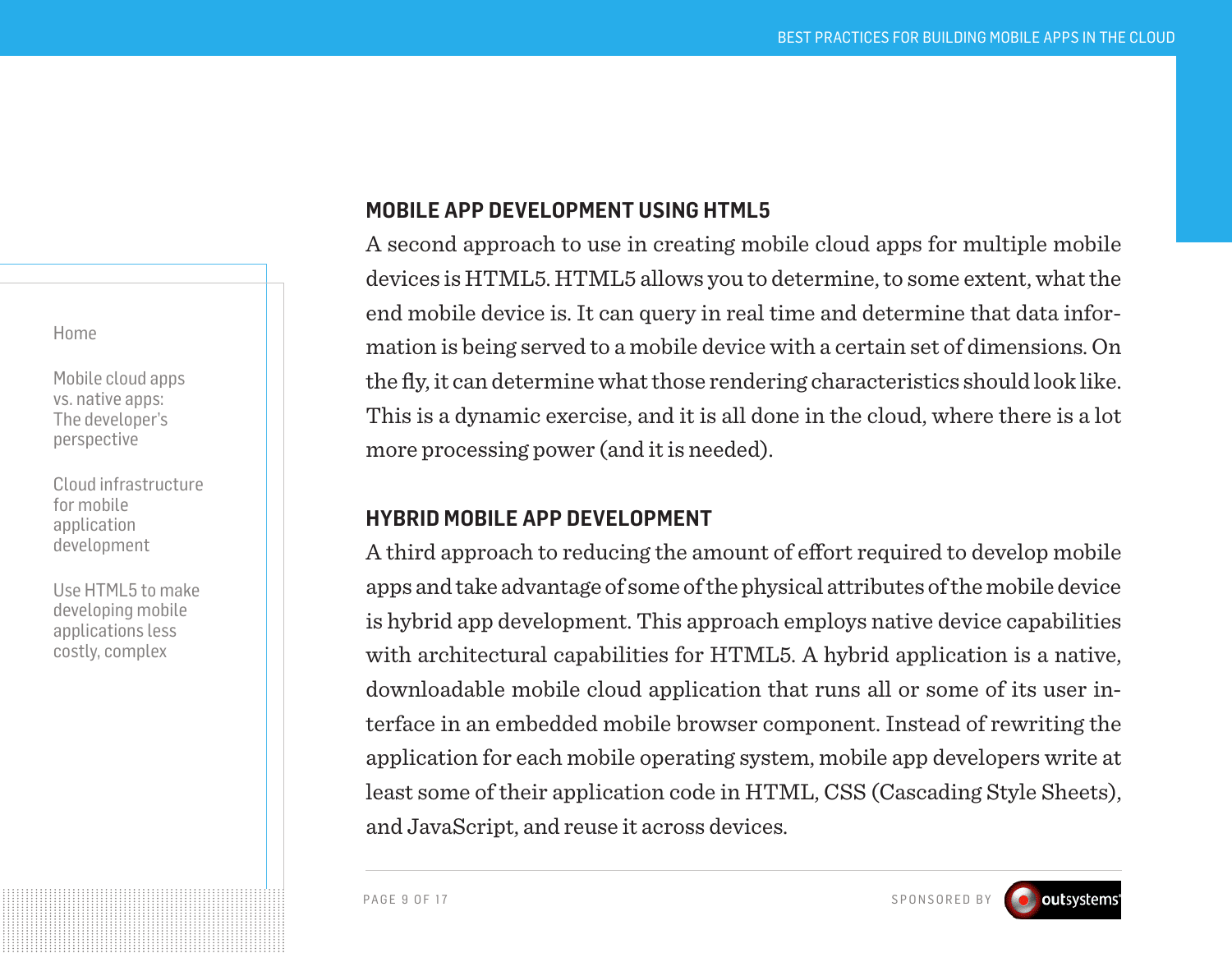[Mobile cloud apps](#page-2-0)  [vs. native apps:](#page-2-0)  [The developer's](#page-2-0)  [perspective](#page-2-0)

[Cloud infrastructure](#page-5-0)  [for mobile](#page-5-0)  [application](#page-5-0)  [development](#page-5-0)

[Use HTML5 to make](#page-10-0)  [developing mobile](#page-10-0)  [applications less](#page-10-0)  [costly, complex](#page-10-0)

# **USE MOBILE CLOUD COMPUTING TO GIVE MOBILE DEVICE USERS BIG ADVANTAGES**

In addition to easing the development of mobile apps for many mobile devices, there are other advantages to running mobile apps on a mobile cloud:

- Mobile devices can be allowed access to powerful, back-end business apps, if sufficient security is provided.
- More mobile apps can be made available to a broader audience.
- Multiple security apps that check mobile device security can be run on the mobile cloud, providing much broader and more comprehensive security checking for mobile devices.
- Running mobile apps on a mobile cloud makes many more apps available for organization users.
- $\blacktriangleright$  Use of the mobile cloud allows mobile devices to be included in the centralized security scheme of the cloud.

## **CONSIDER SAAS DELIVERY FOR MOBILE APPS**

SaaS is well aligned with mobile cloud computing because apps and their data are being moved off the client (mobile device, in this case) onto a (SaaS) cloud

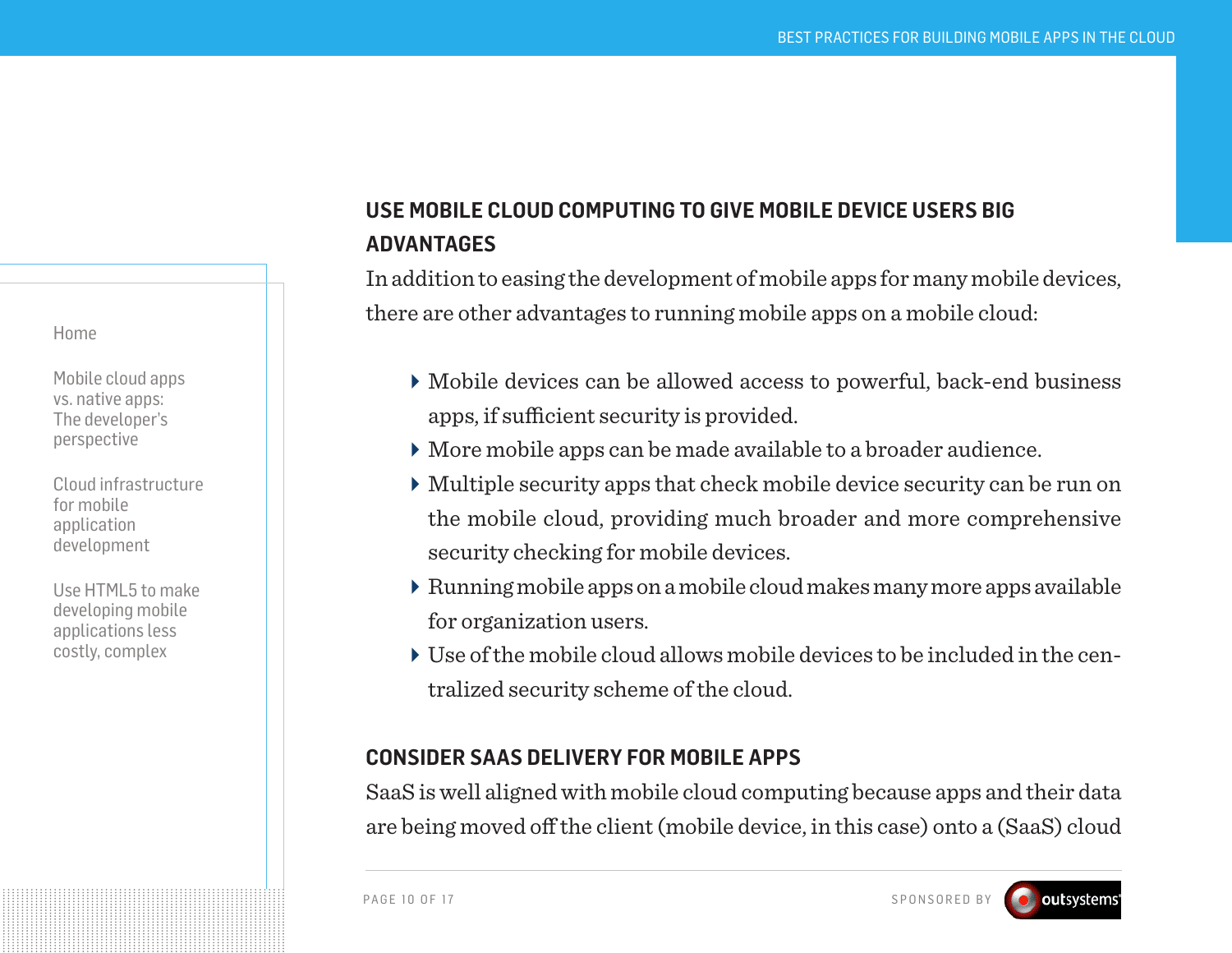<span id="page-10-0"></span>[Mobile cloud apps](#page-2-0)  [vs. native apps:](#page-2-0)  [The developer's](#page-2-0)  [perspective](#page-2-0)

[Cloud infrastructure](#page-5-0)  [for mobile](#page-5-0)  [application](#page-5-0)  [development](#page-5-0)

Use HTML5 to make developing mobile applications less costly, complex

server. When a mobile app is located on a cloud, it can be offered as a service, making SaaS providers perfect for delivering mobile apps. SaaS providers just need to adapt to working with mobile devices; that will put SaaS players in a great position to deliver mobile apps.

# [USE HTML5 TO MAKE DEVELOPING MOBILE](http://searchcloudapplications.techtarget.com/tip/Use-HTML5-to-make-developing-mobile-applications-less-costly-complex)  [APPLICATIONS LESS COSTLY, COMPLEX](http://searchcloudapplications.techtarget.com/tip/Use-HTML5-to-make-developing-mobile-applications-less-costly-complex)

Today, the most popular way of developing [mobile applications](http://searchsap.techtarget.com/feature/Food-bank-network-delivers-with-SAP-mobility) is to develop them as native mobile apps. Unfortunately, developing native apps can be costly, and native development can limit options by limiting development to fewer mobile platforms and devices. In this tip, we [explore HTML5'](http://searchsoa.techtarget.com/quiz/HTML5-quiz-What-do-you-know-about-HyperText-Markup-Language)s possibilities as an all-purpose [mobile development](http://searchcloudapplications.techtarget.com/answer/How-do-we-choose-a-mobile-development-platform) alternative and look at pros and cons. Native app developers create a separate app version for each mobile operating system and mobile device. The native app is installed directly onto a mobile device. The cost of developing native apps can be high, especially when many types of devices are in use. Because many corporations are adopting a

PAGE 11 OF 17 SPONSORED BY

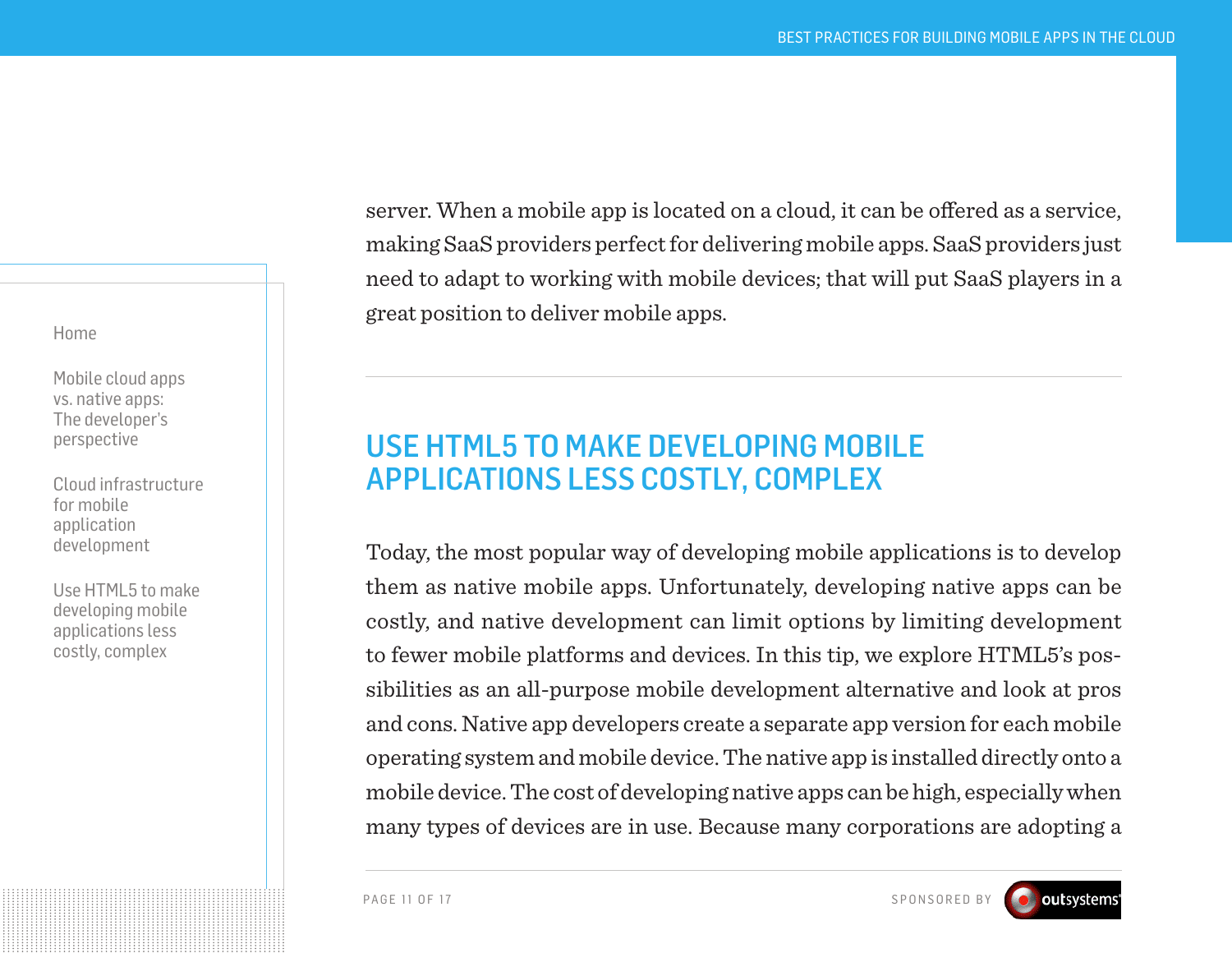[Mobile cloud apps](#page-2-0)  [vs. native apps:](#page-2-0)  [The developer's](#page-2-0)  [perspective](#page-2-0)

[Cloud infrastructure](#page-5-0)  [for mobile](#page-5-0)  [application](#page-5-0)  [development](#page-5-0)

[Use HTML5 to make](#page-10-0)  [developing mobile](#page-10-0)  [applications less](#page-10-0)  [costly, complex](#page-10-0)

bring your own device [\(BYOD\)](http://whatis.techtarget.com/definition/BYOD-bring-your-own-device) strategy, the cost of developing and maintaining native apps is increasing.

Most corporations want to develop native apps when needed and also develop mobile apps that can run on many mobile devices and mobile operating systems without rebuilding the app for each device and operating system. These apps are referred to as "write once, run anywhere" (WORA) mobile apps. There are at least three technologies that give varying degrees of WORA mobile apps: mobile enterprise application platforms (MEAPs), [HTML5](http://searchcontentmanagement.techtarget.com/answer/How-is-HTML5-shaping-Web-experiences) and[hybrid](http://searchcloudapplications.techtarget.com/tip/Mobile-application-developers-debate-hybrid-solutions) [mobile apps](http://searchcloudapplications.techtarget.com/tip/Mobile-application-developers-debate-hybrid-solutions). We focus on HTML5-based WORA mobile apps in this article.

[HTML5 apps](http://searchsoa.techtarget.com/tutorial/HTML5-guide)  are essentially implemented as Web apps. Th[eHTML5](http://searchwindevelopment.techtarget.com/tip/Native-versus-JavaScript-HTML5-development-for-Window-8-apps) [app](http://searchwindevelopment.techtarget.com/tip/Native-versus-JavaScript-HTML5-development-for-Window-8-apps) runs on a server external to the remote device, and the mobile device user accesses it through a mobile device browser. When the URL for the HTMLbased app is entered into the mobile device browser, the interface to the mobile app is made available to the user in the mobile device browser.

HTML5 is a set of technologies consisting of Cascading Style Sheets (CSS3) and JavaScript APIs. CSS3 adds structures such as headers, footers and figures for certain documents so that mobile device browsers are able to intelligently display various types of content without specific plug-ins for the various devices on which the browsers run. The CSS3 features enable automatic

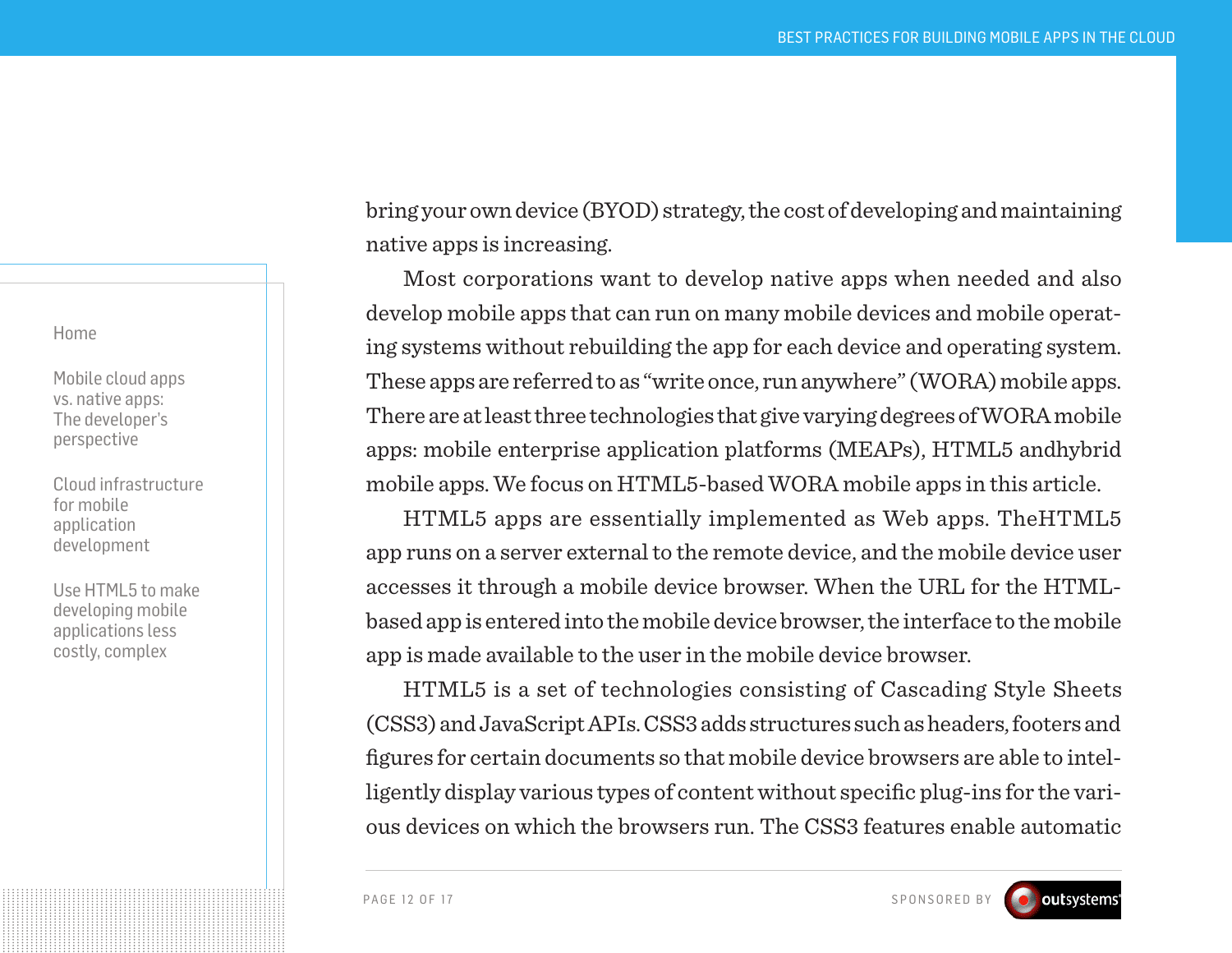[Mobile cloud apps](#page-2-0)  [vs. native apps:](#page-2-0)  [The developer's](#page-2-0)  [perspective](#page-2-0)

[Cloud infrastructure](#page-5-0)  [for mobile](#page-5-0)  [application](#page-5-0)  [development](#page-5-0)

[Use HTML5 to make](#page-10-0)  [developing mobile](#page-10-0)  [applications less](#page-10-0)  [costly, complex](#page-10-0)

page layout adjustments across a vast number of mobile device form factors. JavaScript is used for various things, including the validation of data/information sent from the mobile device via the interface exposed by the mobile device browser.

HTML5 basically enables determination of the characteristics of the mobile device. In real time, it can determine, via media queries, the rendering characteristics, such as the screen size, screen orientation and resolution of the mobile device to which data/information is being served. This information is required to ensure that the data/information sent to a mobile device is formatted to fit the mobile device screen in a way that it can be read by the user.

The determination of the characteristics of mobile devices is one of the primary features of HTML5 that makes it a suitable technology for WORA mobile apps. The other primary feature is that [HTML5 mobile apps](http://searchvirtualdesktop.techtarget.com/tip/The-ins-and-outs-of-a-good-HTML5-client) do not run on mobile devices, making them relatively independent of mobile devices and mobile device operating systems.

## **HTML5 MOBILE DEVELOPMENT PROS AND CONS**

Many native app developers have a low opinion of HTML5 as a technology to write mobile apps. They often claim that native mobile apps are the easiest to



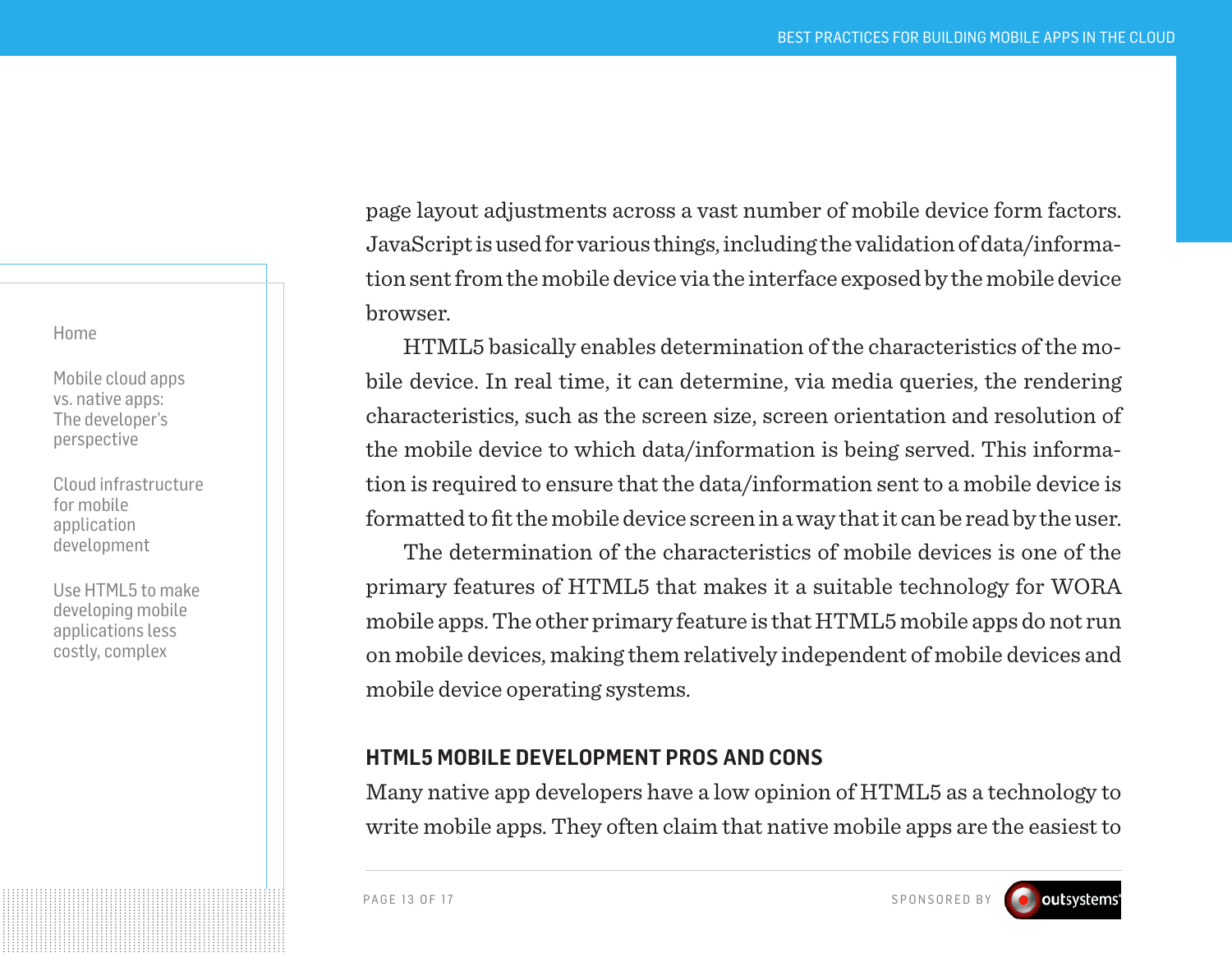[Mobile cloud apps](#page-2-0)  [vs. native apps:](#page-2-0)  [The developer's](#page-2-0)  [perspective](#page-2-0)

[Cloud infrastructure](#page-5-0)  [for mobile](#page-5-0)  [application](#page-5-0)  [development](#page-5-0)

[Use HTML5 to make](#page-10-0)  [developing mobile](#page-10-0)  [applications less](#page-10-0)  [costly, complex](#page-10-0)

write and debug, that HTML5 does not have the same level of implementation in all of the popular browsers, and that HTML5 does not enable the performance of native apps. There is truth in all of these statements. But trying to decide which mobile platform to develop mobile apps on is a difficult problem. In addition, developing and maintaining native apps for numerous platforms is expensive and time-consuming. Add to that operating systems, such as Android, that are changing frequently, creating numerous versions, and the decision becomes even more difficult.

The responses that you get from native app developers and Web app developers [using HTML5 a](http://searchmobilecomputing.techtarget.com/definition/HTML5-mobile-app)re not always objective, so you will have to do a bit of research on your own to determine which is best for your corporation. What you will likely find is that HTML5 is not yet the complete solution for those who want WORA. Today, to get the most out of HTML5, you may write once, but you may have to do some customization for various mobile devices.

HTML5 provides a solid platform on which to develop. It does not make all the differences between mobile browsers and devices magically disappear. However, HTML5 is being more fully implemented on today's popular browsers. Given the cost of implementing BYOD strategies involving numerous, different devices, HTML5 shows promise as a technology for implementing

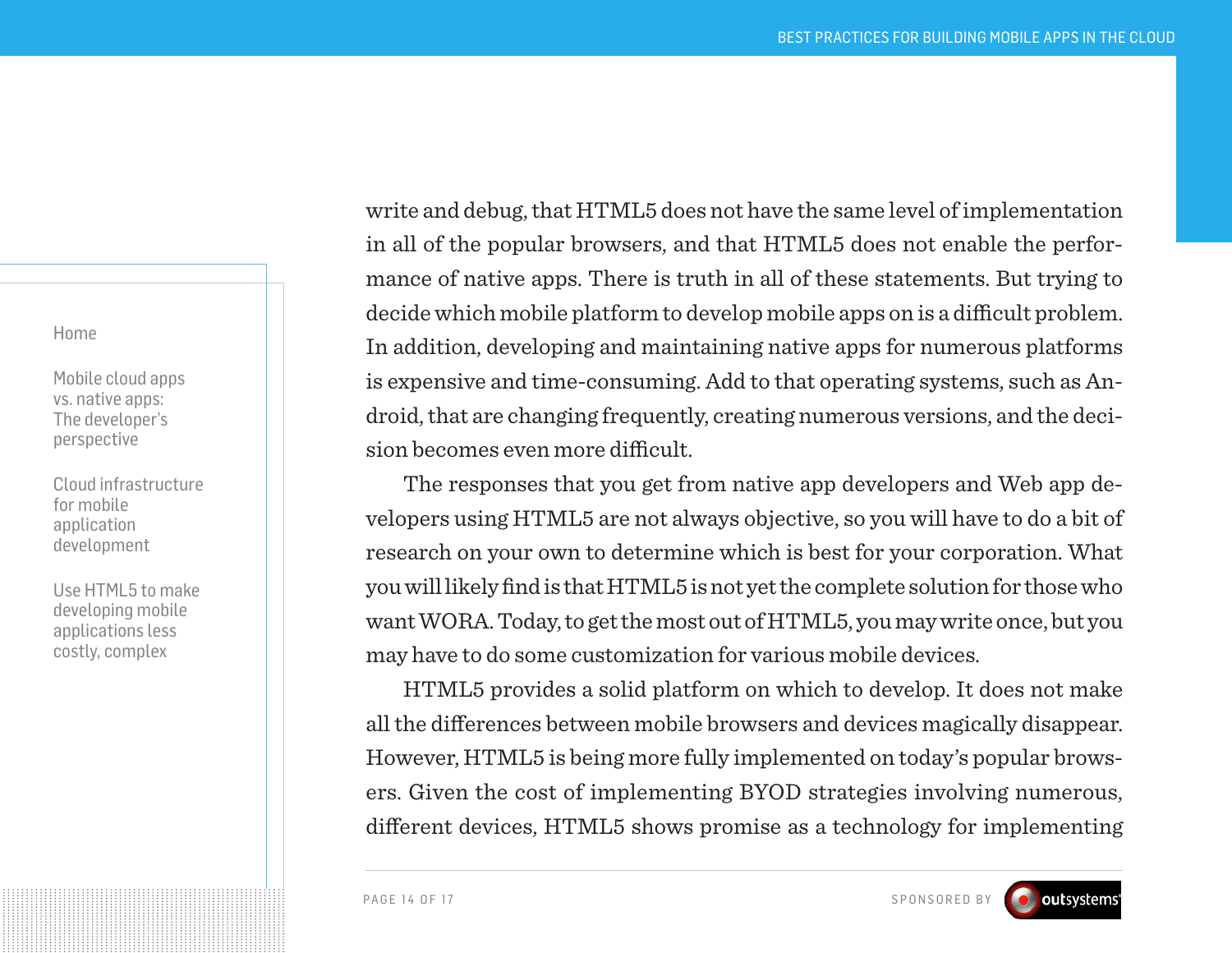[Mobile cloud apps](#page-2-0)  [vs. native apps:](#page-2-0)  [The developer's](#page-2-0)  [perspective](#page-2-0)

[Cloud infrastructure](#page-5-0)  [for mobile](#page-5-0)  [application](#page-5-0)  [development](#page-5-0)

[Use HTML5 to make](#page-10-0)  [developing mobile](#page-10-0)  [applications less](#page-10-0)  [costly, complex](#page-10-0)

WORA mobile applications.

HTML5 mobile development tips

The key is to carefully choose the mobile app development platform that satisfies your needs. Use native mobile app development for apps that need high performance, and depend on or heavily utilize on-device features. HTML5 should be considered when multi-platform mobile apps are deployed. HTML5 can be very good in the right situations, but not every situation.

The following are some of the areas where native app development gained an early advantage over HTML5. These areas are some that you should con-sider when trying to decide between native app development and [HTML5](http://searchsoa.techtarget.com/tip/Why-native-mobile-apps-are-better-than-HTML5-apps) [based mobile development.](http://searchsoa.techtarget.com/tip/Why-native-mobile-apps-are-better-than-HTML5-apps) In several of these areas, HTML5 has caught up or is about to catch up over the next year or two:

- **Visual scale.** This has been a big advantage of native apps, but HTML5 now has various ways to determine what the screen size is, what the resolution is, etc.
- **Touch interfaces.** User interface components that are controlled by touch and swipe are supported by HTML5.
- **Camera/video access.** HTML5 can handle photo capture from a

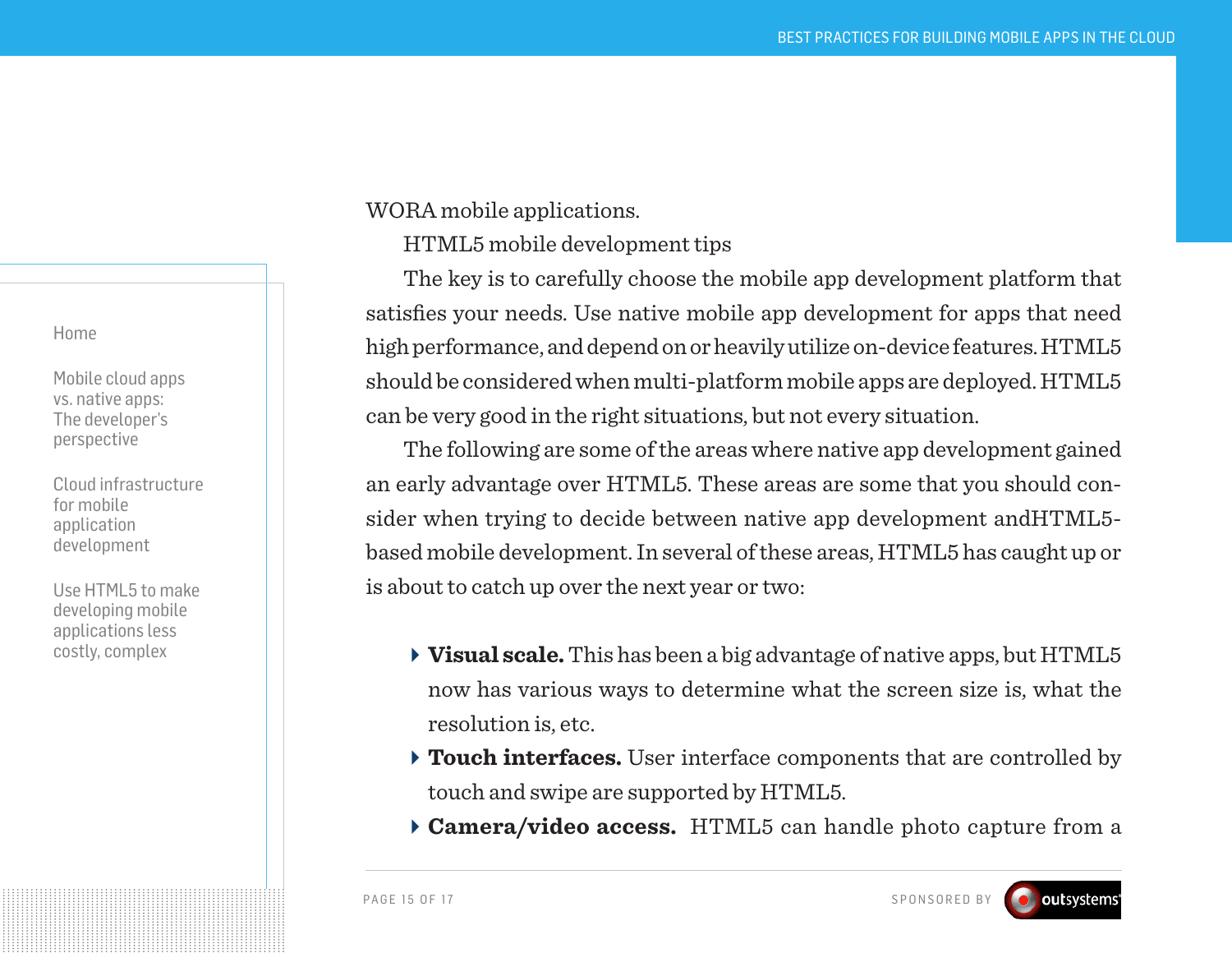[Mobile cloud apps](#page-2-0)  [vs. native apps:](#page-2-0)  [The developer's](#page-2-0)  [perspective](#page-2-0)

[Cloud infrastructure](#page-5-0)  [for mobile](#page-5-0)  [application](#page-5-0)  [development](#page-5-0)

[Use HTML5 to make](#page-10-0)  [developing mobile](#page-10-0)  [applications less](#page-10-0)  [costly, complex](#page-10-0)

webpage on some mobile devices, but not all.

- **Accelerometer access.** HTML can handle this.
- **Bluetooth access.** This is a work in progress for HTML5.
- **Sending notifications.** This is a work in progress for HTML5.
- **HTML5 apps can now be sold through HTML5 or Chrome app stores.**They can be distributed through Apple App Store and Android Play after being recreated as hybrid mobile apps.

Native apps are very popular for many developers, primarily because HTML5 is still working to close the performance gap and provide better access to on-device features. But HTML5 will eventually be competitive with native app development within the next two to three years. For pretty much anything except fast-moving games with a lot of animation, HTML5 is often good enough. The benefits gained by native apps because of their performance lead will be marginal for many apps. The cost savings for corporations adopting BYOD will be significant when WORA technologies, such as HTML5, are used. If your corporation has a lot of experience developing Web apps for the PC, then embracing HTML5 should not be a large leap.